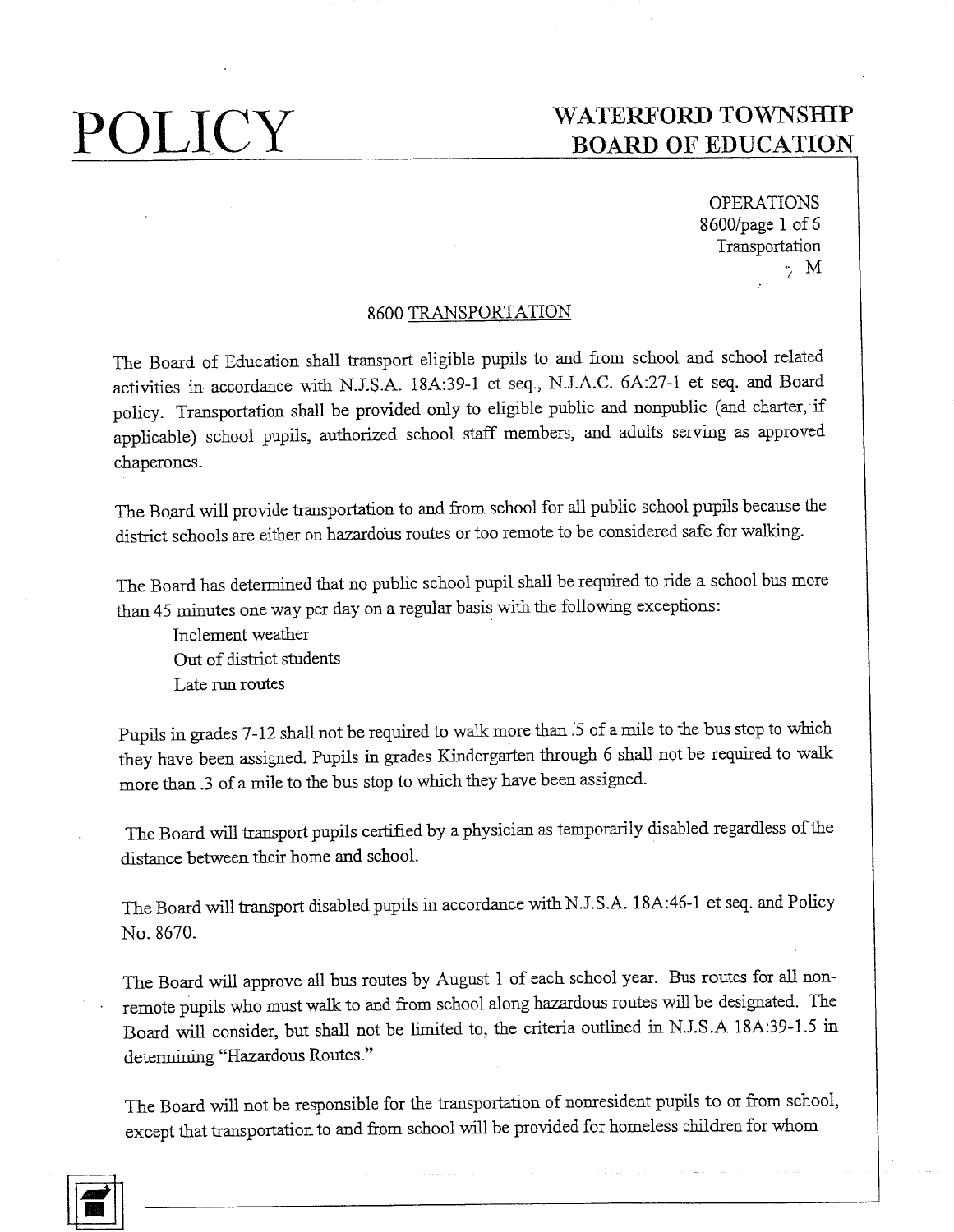OPERATIONS 8600/page 2 of 6 Transportation  $\overline{M}$ 

the district is determined to be the district of residence and for homeless children enrolled in this district when no district of residence has been determined.

### Non-Public/Charter/Choice Students

The Board will transport resident children who attend a nonpublic or charter school in the State of New Jersey not more than twenty miles from their residence, but not a lesser distance from their residence than that required for the transportation of pupils enrolled in the schools of this district. Pursuant to N.J.A.C. 6A:27-2.2, pupils living more than twenty miles from their nonpublic school are eligible for transportation services when other pupils living within the district, whose residence is less than twenty miles from school, are transported to the same nonpublic school.

Aid in lieu of transportation will be provided to a parent(s) or legal guardian(s) of nonpublic and charter pupils pursuant to N.J.S.A. 18A:39-1. When the schools of this district are closed for inclement weather or other conditions, no transportation will be provided for pupils enrolled in any public, nonpublic and/or charter school.

When the Board provides transportation of pupils to and from county vocational schools and/or schools classified pursuant to Chapter 46 of N.J.S.A. 18A of the New Jersey Statutes and/or when the Board has in the prior year provided payments in lieu of transportation for any nonpublic schools pursuant to N.J.S.A. 18A:39-1 or the Board cannot provide transportation in the ensuing school year the Board will utilize the Camden County Educational Services Commission for providing cooperative transportation services in accordance with N.J.S.A. 18A:39-11.1. The Board will attempt to use one of the agencies prior to determining to pay aid in lieu of transportation if in the prior year payments in lieu of transportation were provided. The Board will provide to the Camden County Educational Services Commission any unique limitations or restrictions of the required transportation.

When the costs to provide transportation in cooperation with Camden County Educational Services Commission is less than the aid in lieu of payments, the Board will contract with the Camden County Educational Services Commission to provide transportation. The Board will make the determination on the manner in which transportation services shall be provided in

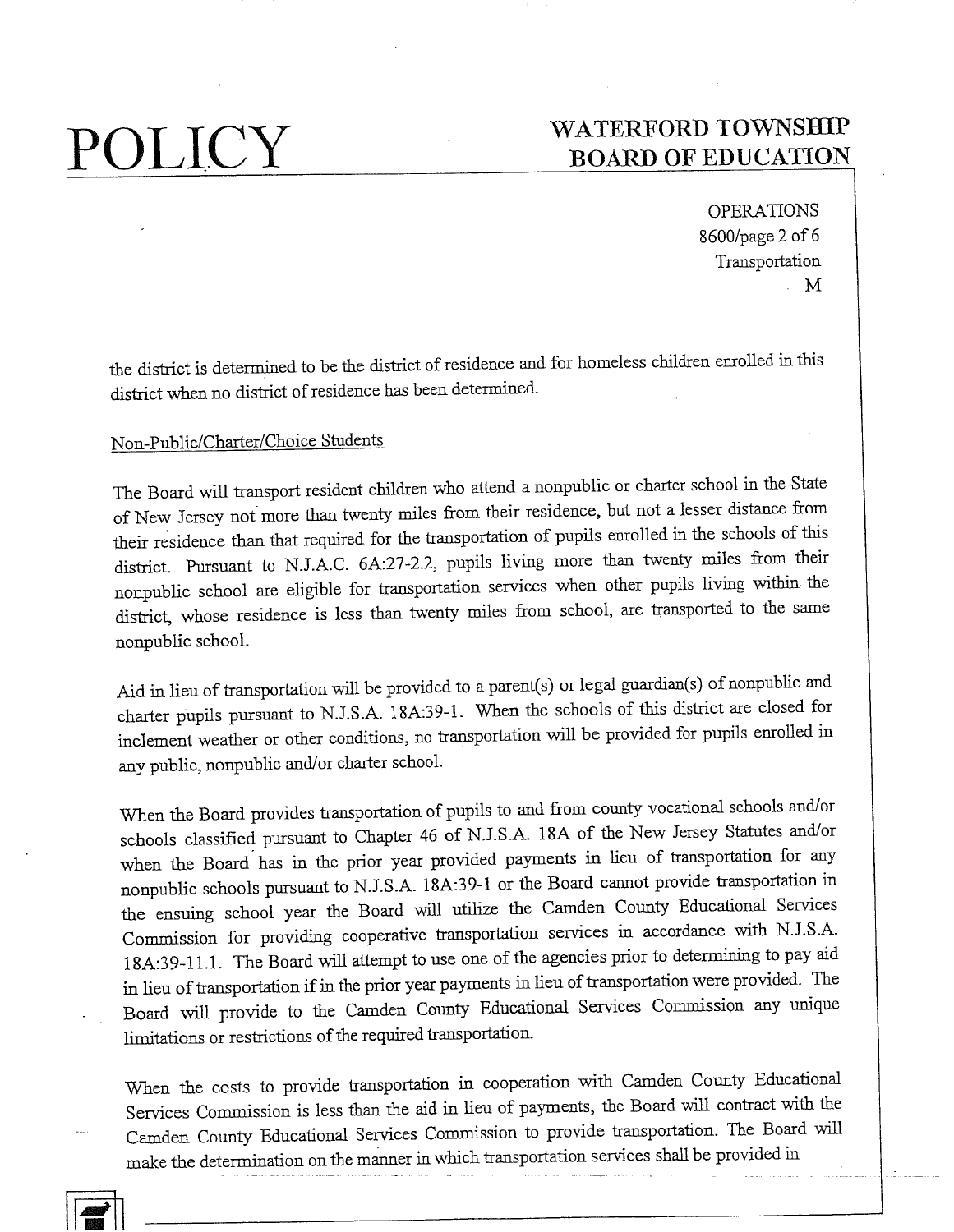OPERATIONS 8600/page 3 of 6 Transportation M

accordance with N.J.S.A. 18A:39-11.1 and shall notify the nonpublic school and the parent(s) or legal guardian(s) of the nonpublic school by August 1 prior to the beginning of the school year.

Transportation in cooperation with Camden County Educational Services Commission will not be required when the district can provide transportation at a lower cost than the Camden County Educational Services Commission or the transportation provided by Camden County Educational Services Commission does not fall within the policies of the Board regarding length of ride and assignment of pupils to a route based on pupil age or classification.

Vehicles used to transport pupils to and from school or school related activities shall meet standards, registration and inspection requirements of the New Jersey Departments of Education and Transportation. The operation and fiscal management of the district's transportation system shall be conducted in strict accordance with rules of the State Board of Education and the Department of Education Policy and Procedures Manual for Pupil Transportation.

## Hazardous Routes and Placement of Bus Stops

The Waterford Board of Education is concerned with the safety of students who walk to and from their bus stop along roadways determined, to be hazardous routes. The criteria used to determine hazardous routes may include but shall not be limited to the following:

- 1. Population density; more than 20 pupils at a bus stop
- 2. Traffic Volume;
- 3. Bus stops on roadways where the posted speed is greater than 40 mile per hour
- 4. Absence of sufficient sidewalk space;
- 5. Roadways and highways that are winding or have blind curves; visibility should be 500' in either direction.
- 6. Roads or highways with steep inclines or declines;
- 7. Drop offs that are close proximity to a sidewalk;
- 8. Bridges or overpasses that must be crossed to reach the bus stop;
- 9. Train tracks or trestles that must be crossed to reach the bus stop;
- 10. Busy roads or highways with more than 2 lanes that must be crossed to reach the bus stop.
- 11. Early morning bus stops that don't have a street light.
- 12. Bus stops that do not allow for students to wait 12 feet from the roadway.
- 13. Distance to tum on flashing lights that is less than 300'.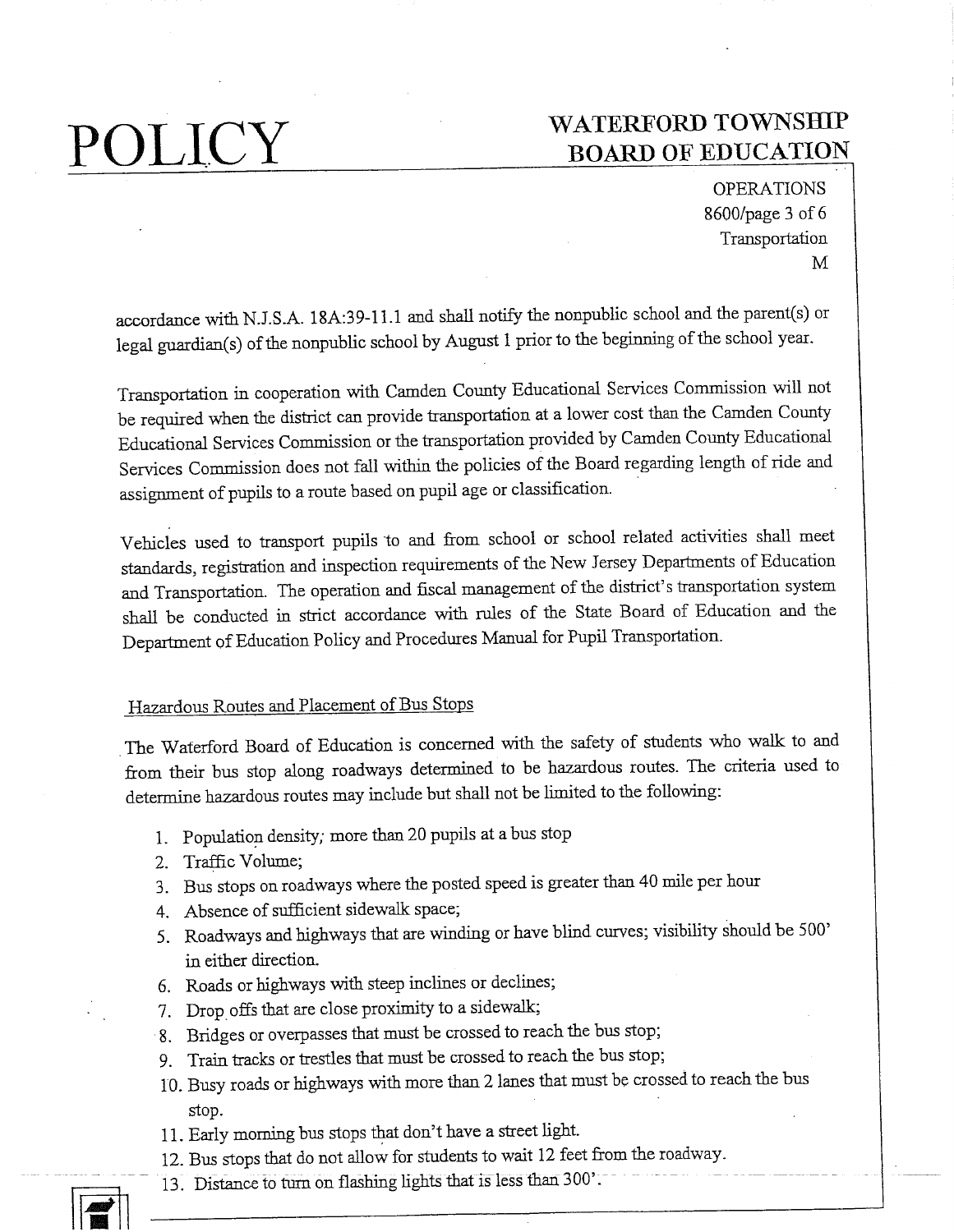# $\operatorname{POLICY}$  WATERFORD TOWNSHIP BOARD OF EDUCATION

OPERATIONS 8600/page 4 of 6 Transportation ÷Μ

Only the conditions above are considered hazardous. The distance to the bus stop shall not be a factor in considering whether it is hazardous. Visibility from the home to the bus stop shall not part of the district criteria for establishing bus stops. If a parent/guardian is concerned about watching their child at the stop, they need to walk them to the stop.

Students who would otherwise be required to walk to and from school along routes designated as hazardous shall be included in the calculation of the districts regular vehicle capacity utilization.

## Request for Bus Stop Changes

Requests for bus stop changes must be in writing. Any denial of the request must include (a) the reason(s) for the denial; (b) a statement that the requestor may appeal the decision; and (c) the method to appeal the decision. Safety should be the primary consideration when evaluating a parent's complaint, not personal circumstances or convenience. Bus drivers may not alter the bus stops, all changes must be approved by school district.

## Requests for Baby Sitter Stops

Students may be bused to a babysitter through grade 6 if a written request is received by the transportation department. Babysitter stops must be 5 days per week, but may be different between the morning and the afternoon. Bus stops must be within Waterford Township. Approval shall be documented in the student's transportation file. Any denial of the request must include (a) the reason(s) for the denial; (b) a statement that the requestor may appeal the decision; and (c) the method to appeal the decision

## House Stops

House stops should be avoided for the following reasons:

- 1. The tendency for students to stay in the house and run for the bus when it arrives is a safety concern.
- 2. Substitute drivers are unable to find the houses.

The superintendent or designee may approve a request for a house stop if one of the following conditions exist. The house number must be clearly visible from the road.

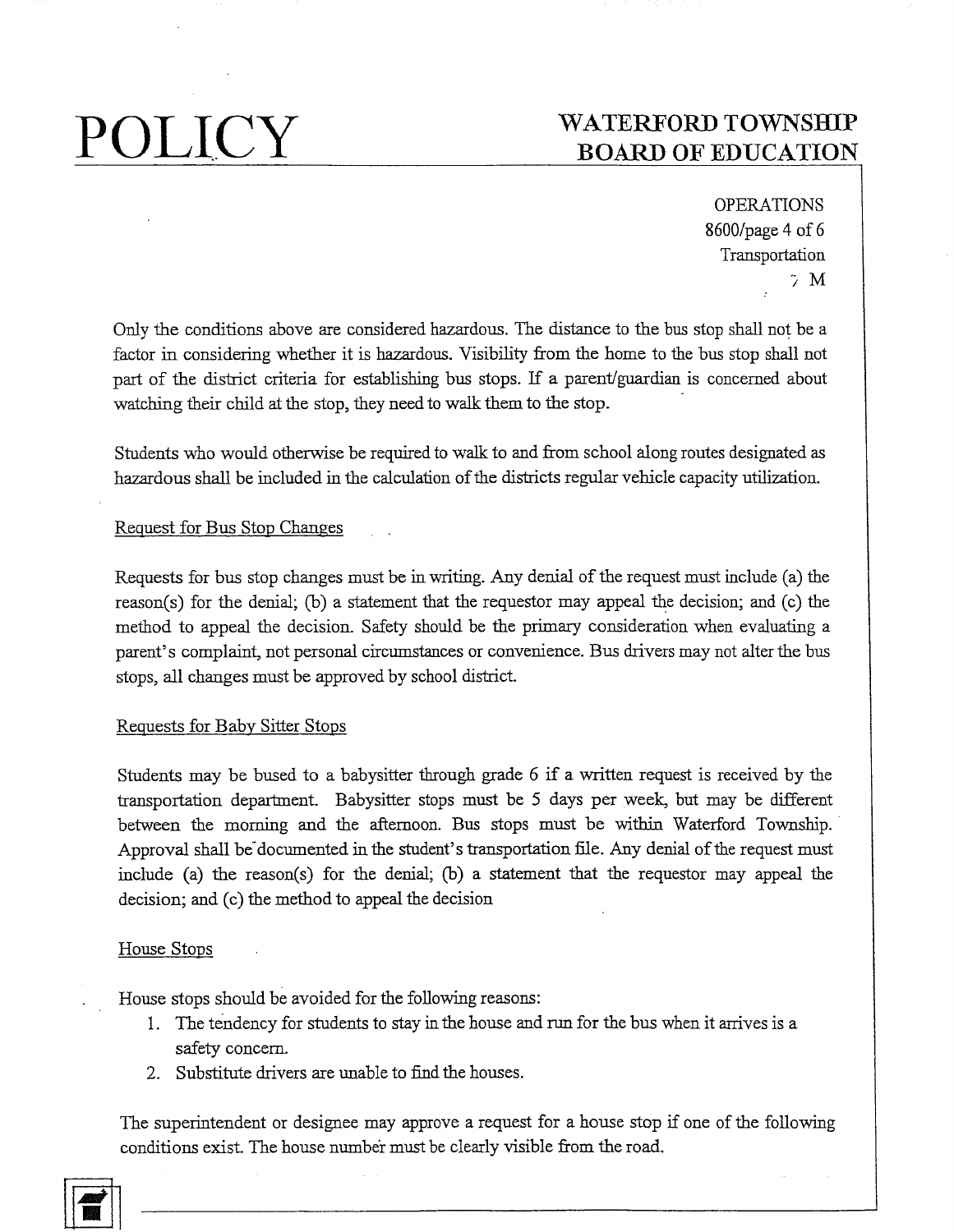# POLICY WATERFORD TOWNSHIP BOARD OF EDUCATION

**OPERATIONS** 8600/page 5 of 6 Transportation  $\bf M$ 

- 1. No other students are at the established bus stop.
- 2. The student or parent/guardian had a documented medical condition that prevents them from getting to the bus stop.

All approved house stops will revert to the normal bus stop at the end of the academic year. The parent/guardian must reapply for a house stop each year. Approval shall be docmnented in the student's transportation file.Any denial of the request must include (a) the reason(s) for the denial; (b) a statement that the requestor may appeal the decision; and (c) the method to appeal the decision

### Bus Stop Safety

The student's parent or guardian is responsible for their safety while they travel from their home to the bus stop and while waiting at the bus stop. Students in grades kindergarten and one must be escorted to and from the bus stop by a responsible adult. The board of education highly recommends that students in grade two and three be escorted to and from their bus stop for their safety. Students are expected to arrive at the bus stop 10 minutes prior to the scheduled arrival of the bus. Bus Drivers may not approve of waiver of this requirement. The superintendent or designee shall establish rules and regulations for student behavior on the way to the bus stop, while waiting at the bus stop and while riding the bus stop.

### Visitors on Buses

It is important for safety reasons that the district know who is on the bus and that they are in their assigned seat. For that reason, only students registered for a particular bus may use that bus. Riding home with a friend is not permitted.

### Training Program

The superintendent or designee shall implement training programs to promote bus safety. The programs shall be aimed at parents and guardians for student's grades three and under and at the students for grades four and up.